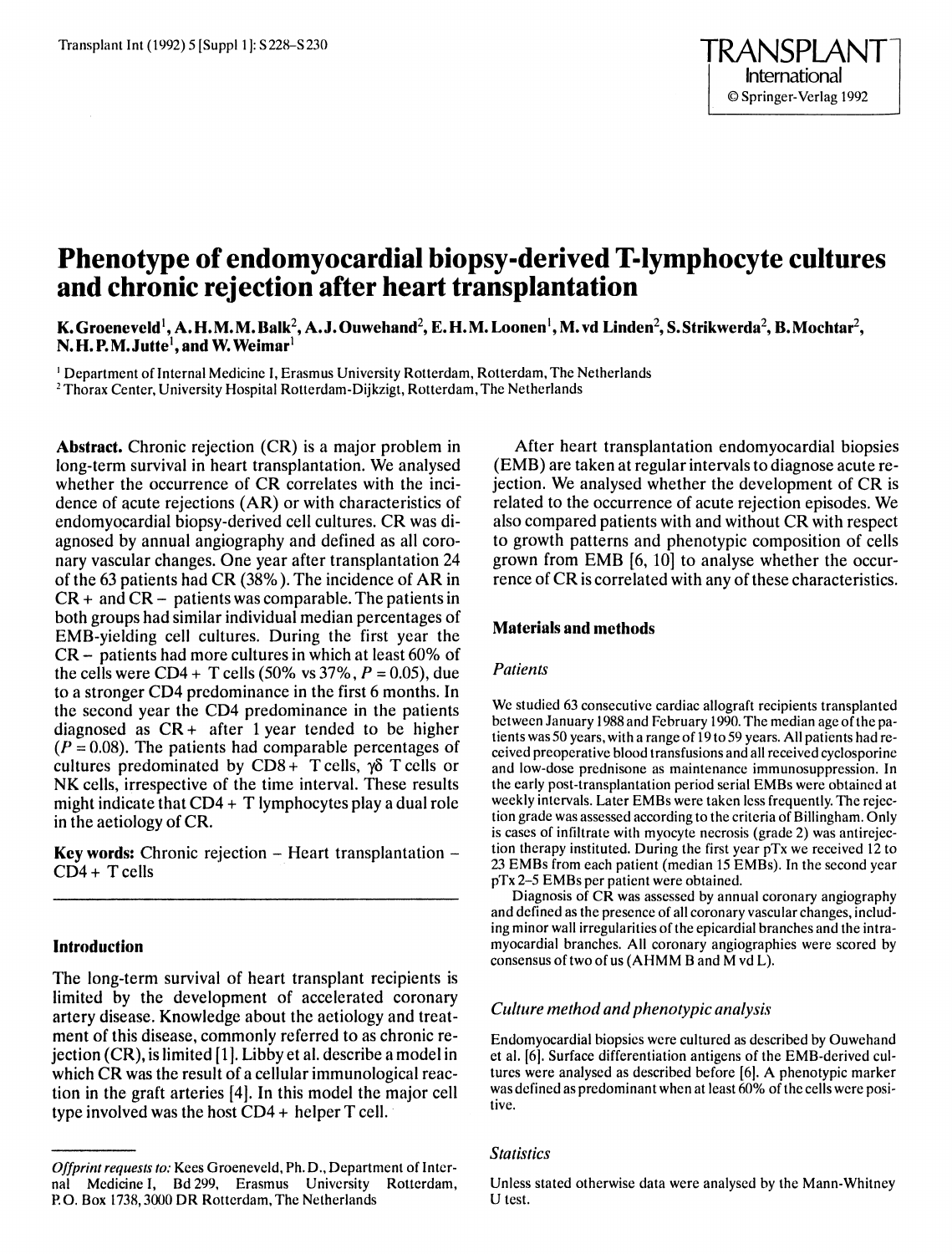Table 1. Median individual percentage of CD4 or CD8 predominance ( $\geq 60\%$  of the cells) in T-cell cultures from CR + and CR -Patients derived from EMBs taken during different time intervals

| l'ime<br>interval            | Predominant<br>phenotype | Median % of cultures<br>(number of patients) |                    |         |
|------------------------------|--------------------------|----------------------------------------------|--------------------|---------|
|                              |                          | $CR +$<br>patients                           | $CR -$<br>patients | P-value |
| First year                   | CD4                      | 37(24)                                       | 50 (39)            | 0.05    |
|                              | CD8                      | 33(24)                                       | 25(39)             | 0.60    |
| $0 - 180$ days               | CD4                      | 44 (24)                                      | 59 (39)            | 0.06    |
|                              | CD <sub>8</sub>          | 27(24)                                       | 20(39)             | 0.54    |
| 180-360 days                 | CD4                      | 10 (24)                                      | 33(35)             | 0.80    |
|                              | CD8                      | 50 (24)                                      | 33(35)             | 0.58    |
| Until first                  | CD4                      | 50(17)                                       | 50 (27)            | 0.32    |
| acute rejection <sup>a</sup> | CD8                      | 20(17)                                       | 0(28)              | 0.10    |

'rejection biopsy included

# Results

# *Patients*

One year after transplantation, 24 of the 63 patients studied (38%) were diagnosed as having CR. The median age of these  $24 \text{ CR} + \text{patients}$  (50 years, range 17-59 years)  $\frac{20}{100}$  as similar to that of the CR – patients (50 years, range  $17 - 58$  years).

During the first year post-transplantation the number of EMBs obtained from CR + and CR- patients were  $\frac{\text{comparable: CR} + \text{ patients median number of EMBs, 15}}{}$  $^{(range 13-23)}$ ; CR - patients, 16 (range 12-23). After 12 months,  $17 \text{ CR} + \text{patients}$  (71%) and 29 CR – patients (74%) had had one or more periods of acute re-JectiOn. The number of acute rejection episodes was not related to the development of CR.

# *Cell cultures*

Lymphocyte cultures (to a minimum of  $10<sup>6</sup>$  cells) could be established from at least one EMB from all patients. After  $\frac{1}{4}$  year the CR + and CR – patients had comparable median percentages of biopsies yielding T-cell cultures:  $CR +$  patients; 43%;  $CR -$  patients, 33%;  $P = 0.45$ . The  $f.$  [ercentage growth from biopsies of  $CR +$  and  $CR -$  patients at different time intervals during this first year was also highly comparable.

In the first year the CR- patients had a higher percentage of cultures in which at least 60% of the cells were  $CD4 + T$  cells  $(CR -$  patients, median percentage 50%;  $CR +$  patients,  $37\%$ ;  $P = 0.05$ ) (Table 1). This difference  $\text{tr} \text{CD4}$  predominance was mainly caused by the EMB obtained in the first half year  $(P = 0.06)$ , since in the second half year  $CD4 + T$  cells predominated in  $CR +$  and  $CR$ patients in equal percentages  $(P = 0.80)$ . CR + patients tended to have a higher percentage of CD8 + T-cell-domihated cultures from EMBs obtained before the first acute rejection episode  $(P = 0.10)$ . In other time intervals the percentages of cultures dominated by  $CDS + T$  cells in both patient groups were comparable. There were no dif $t_{\text{c}}$  ferences between  $CR +$  and  $CR -$  patients with respect to the predominance of NK or  $\gamma\delta$  cells.

#### *Second year*

Eleven  $CR +$  patients and 15  $CR -$  patients could be studied for a second year. Two of the 15 patients negative for CR after 1 year developed CR during the second year. The 13 CR - patients and the two newly diagnosed  $CR +$  patients did not differ with respect to the characteristics of the graft infiltrating cells. This might very well be due to the small number of patients and small number of EMBs obtained in the second year. Five of the 11 patients diagnosed as having CRafter 1 year had at least one acute rejection during the second year, compared with only one of the 13 patients who at the end of the second year were still  $CR - (P = 0.17$ , Fisher test).

The  $11 \text{ CR} + \text{patients}$  were compared with the 13 CR- patients concerning the cultures derived from EMBs obtained during the second year. The patient groups had comparable median percentages of cell growth and predominance of  $CD8 + T$  cells. There were no differences in the predomination of either NK cells or  $\gamma$  $\delta$  T cells. During the second year the 11 CR + patients tended to have a higher percentage of cultures dominated by CD4 + T cells ( $P = 0.08$ ). We, therefore, also analysed the CD4 predominance in these  $11 \text{ CR} +$  and  $13 \text{ CR}$ patients in the first year (Fig.1 ). During the first 6 months the CR- patients tended to have a higher median percentage of CD4-dominated cultures ( $P = 0.09$ ). This difference diminished in the second half year ( $P = 0.88$ ).

#### **Discussion**

We analysed whether the development of chronic rejection can be related to the occurrence of acute rejection episodes or to characteristics of EMB-derived cultures of graft infiltrating cells.

In our patient group the occurrence of acute rejection episodes was not related to the development of CR. The percentage rejectors in both groups was similar, and arelationship between the number of acute rejection episodes and the development of CR was not found. These results are in agreement with those reported by other groups [2, 5]. However, Uretsky et al. [8] demonstrated a relationship between the occurrence of major acute rejection episodes during the first year after transplantation and the subsequent development of CR. These conflicting results might be explained by differences in the definitions of both acute rejection and CR.

With the exception of predominance of CD4 + T cells, the  $CR +$  and  $CR -$  patients were highly comparable when data concerning growth patterns and phenotypic composition of graft infiltrating cells for the complete first year after transplantation were analysed. The patient groups had highly similar percentages of lymphocyte growth from EMBs irrespective of the time interval. Kaufman et al. [3] demonstrated an association between lymphocyte growth from EMBs taken during the first 3 months post-transplantation and the subsequent development of CR. In our study the  $CR +$  and  $CR -$  patients had highly similar percentage growth from EMBs obtained during the first 90 days (data not shown). These